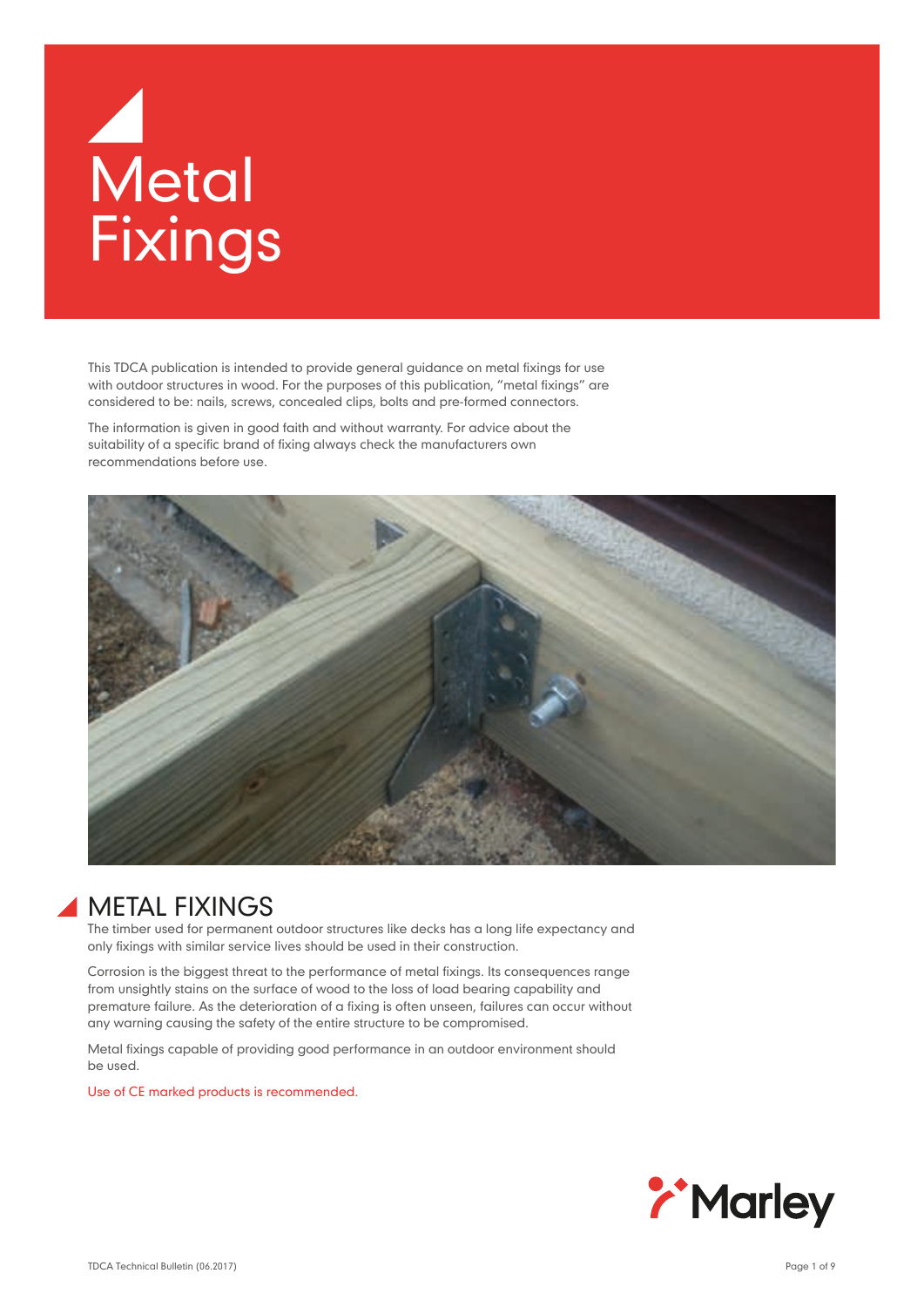# 1. CORROSION

Corrosion is a complex subject and there are many factors that can influence the onset and rate at which metals corrode. The main ones include:

- Exposure conditions: wet/dry, heat/cold, coastal locations
- The natural acidity of the wood and presence of extractives like tannin
- Presence of wood preservatives or other chemical products
- The use of dissimilar metals in close proximity

Once corrosion commences, the wood around the fixing starts to break down to become sponge like, absorbing and holding moisture against the fixing to maintain the rate at which it degrades. The corrosion process can be accelerated significantly in the salt laden air of coastal locations or if the wood contains high levels of moisture or is exposed to wet and humid conditions.

Whilst the principal threat is rust there are a number of other forms of corrosion:

# 1.1. REACTION TO NATURAL WOOD EXTRACTIVES:

One common occurrence is when a chemical reaction takes place between a metal and the natural extractives of acidic species of wood. Extractives like tannate are a common feature of hardwoods and some softwoods like western red cedar and Douglas fir. Tannate reacts with iron to form dark/black stains that can quickly affect the visual appearance of the structure.

### 1.2. REACTION TO WOOD PRESERVATIVES AND OTHER CHEMICAL PRODUCTS

The life expectancy and performance of most softwoods is improved significantly by the use of wood preservatives applied appropriately by a pressure impregnation process. The level of treatment is tailored to suit both the species of wood and application (in ground or water or out of ground) to give a predictable service life.

A number of different wood preservative formulations are approved and used in the production of decking and landscaping components. All such treatments along with other chemical solutions like acid rain, fertilisers and swimming pool chemicals increase the corrosion risk to unsuitable metal fixings.

The best (and most widely used) preservatives for outdoor wood have copper as the primary active ingredient to prevent attack from fungal decay (wood rot). Because copper is present there is the potential for an electro chemical reaction between dissimilar metals. This is called bi-metallic corrosion (also known as galvanic corrosion) and can proceed rapidly to weaken the connection and compromise the safety of the structure. It is easily prevented by not using different metal fixings in close proximity. For example, when installing hot dipped galvanised steel connections like joist hangers always use hot dipped galvanised screws or nails. Similarly, washers on bolts should be the same material as the bolt shaft and nut or made from an inert material like plastic.

Only naturally durable timber or wood that has been pressure treated appropriately should be used to create permanent outdoor structures. These timbers can last a long time so it is essential that metal fixings are appropriate for the job. Every connector, screw, clip, nail or bolt that may be at risk of corrosion must be made from suitable materials and installed properly.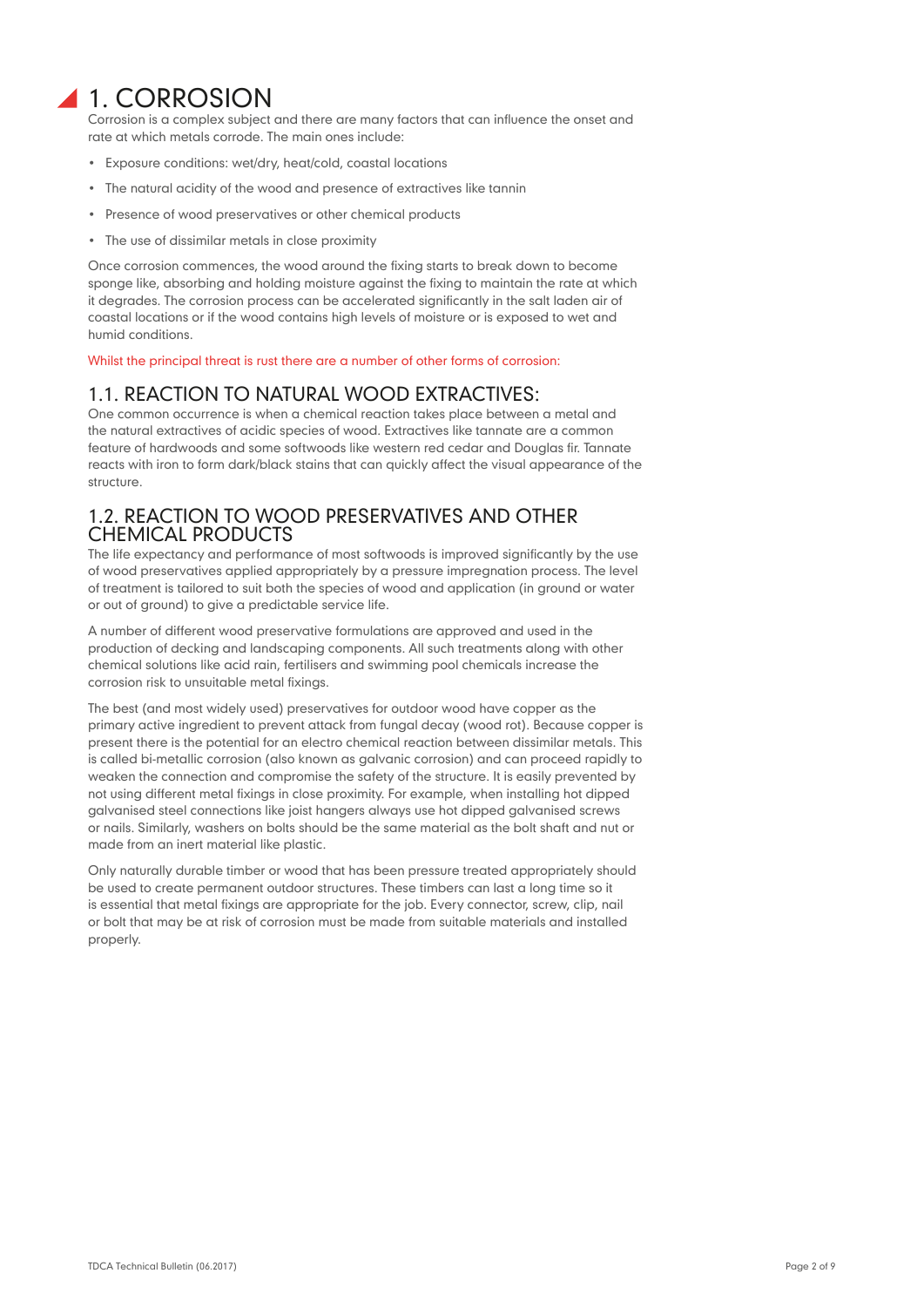# 2. SUITABLE MATERIALS

Austenitic stainless steel, silicone bronze or copper are highly resistant to corrosion. These materials are highly effective in external locations and will have a long life in the most demanding corrosive environments.

Where budget considerations preclude the use of these materials, use hot dipped galvanised fixings. These are by far the most widely available and commonly used metal fixings for exterior use. However, do remember that this type of fixing is coated (galvanised) during manufacture with a layer of protective zinc, the thickness of which does have a bearing on its corrosion resistant performance. If the layer of zinc is thin then the fixing can still be vulnerable if it is damaged during installation or degraded by a corrosive environment. For example, the process of hammering home nails or bolts or driving screws can damage the zinc layer and give rise to rust and staining on the surface. Always make sure that the level of galvanised protection is fit for the use intended. If in any doubt, check with the manufacturer before use.

# DECKMARK® QUALITY PRODUCTS



The TDCA operates a quality assurance scheme called DeckMark which verifies the quality standards of products used for decking and outdoor wood applications. DeckMark Plus accredited fixings have undergone additional testing.

Details of DeckMark approved fixings can be found on the list of TDCA Approved suppliers on our website www.tdca.org.uk

Only use products and timber that complies with the TDCA DeckMark quality assurance scheme.

# 3. BASIC GOOD PRACTICE

There are a number of good practices when using metal fixings that will add to the quality and performance of the structure.

# 3.1 DESIGN TO AVOID MOISTURE RETENTION

Always build a slight fall into a timber decked surface and lay grooved deckboards in the direction of fall.

Overhang components like handrails, deck copings and post caps and leave spaces between boards, board ends and posts (5-8mm) and where a structure joins a building (10mm minimum) to allow water to drain freely.

Ensure under deck areas are well ventilated.

# 3.2 FIXING DECKBOARDS

Commercially available deckboards come in widths ranging from around 90mm to 145mm. Two fixings should always be used to secure boards at each point where a joist is crossed. These should be positioned 25% in from each side. This minimises the risk of splitting and prevents undue movement caused by the natural changes in moisture levels of wood through the seasons of the year.

On grooved boards, position fixings at the bottom of a groove, flush with the bottom. This holds the board more firmly, prevents splintering of narrow ridges and movement in the timber causing the fixing to rise above the surface and become a hazard to deck users. Ensuring the fixing is flush with the bottom of the groove also eliminates the possibility of creating a blockage point in what is designed as a water drainage channel.

### TABLE 1: SUITABLE **MATERIALS**

Metal fixings should be made from one of following materials:

Stainless steel (austenitic grade 316 is best)

Silicone bronze

Carbon steel with a high performance protective coating

Hot dipped galvanised steel to BS specification (BS7371 Part 6) or better

Copper

# TABLE 2: UNSUITABLE **MATERIALS**

Fixings made from the following should not be used on outdoor wood projects:

Aluminium (not recommended for use with pressure treated wood)

Electro plated metals – the protective barrier is only thin and can be easily

damaged or burned off when driving nails or screws.

Standard uncoated ferrous metals

Brass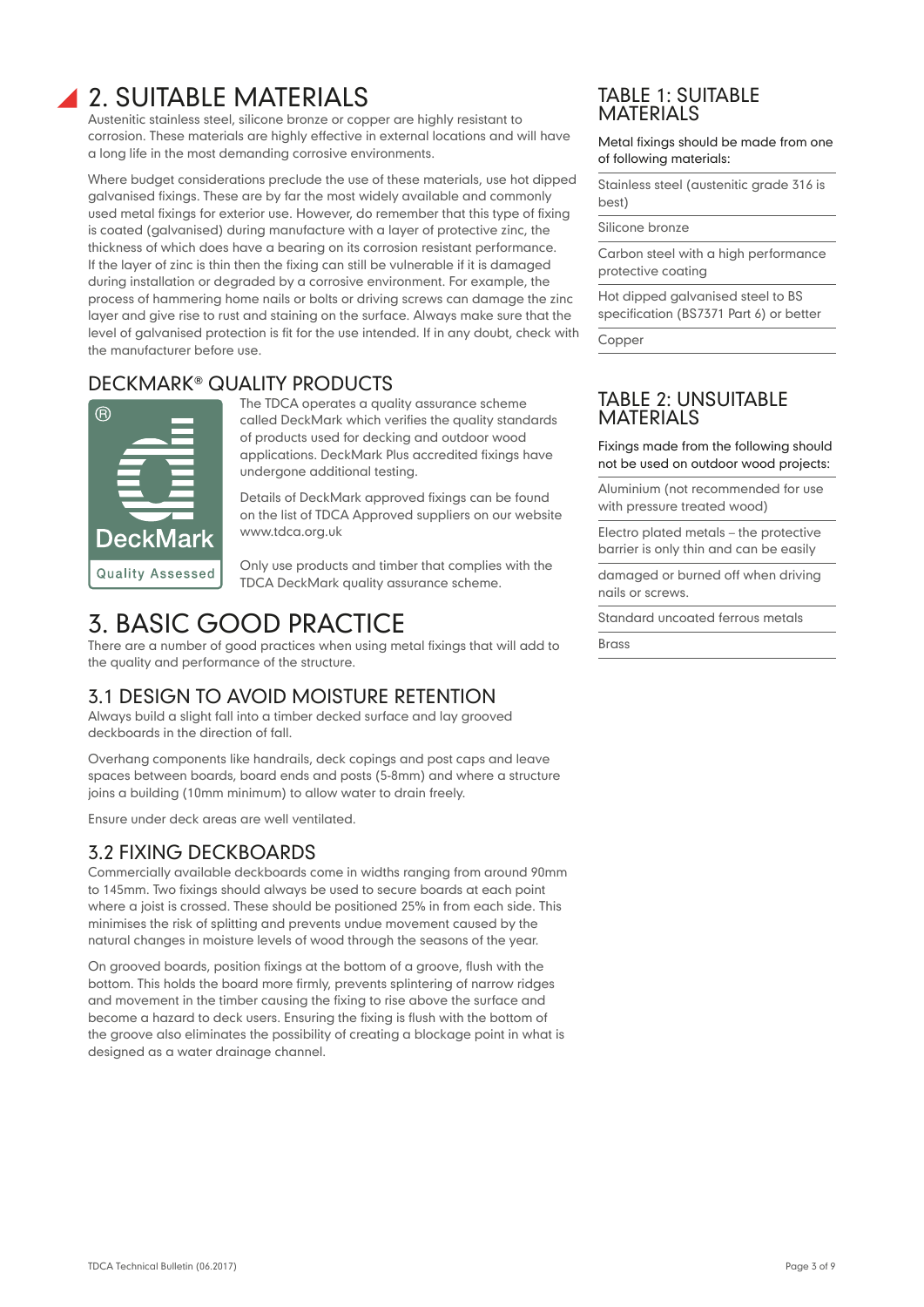# FIGURES 1 AND 2:



Pre-drilling pilot holes for fixings (nails or screws) prevents splitting at board ends.When installing hardwood, pre-drill all fixing points.



Positioning fixings too close to the edge will increase the risk of splitting.

Always pre-drill fixing points at the end of boards. For nails, the fixing point should be no closer than 15mm to the end of the board; for screws the recommended distance is 25mm. This could make screw fixing of abutting boards difficult to achieve unless a double joist or additional batten is used to provide the required space for fixing (see paragraph 4.4 on Screws).

# FIGURE 3: NAILING BOARD ENDS

Where board ends abut, pre-drill nail fixing holes and insert nails at an angle 15mm in from end.



# FIGURE 4: BOARD FIXING POINT FIGURE 5: GROOVED BOARD FIXING POINT



Fixing points on boards should be positioned 25% in from each side. On grooved boards the fixing point is at the bottom of the groove.

# 3.3 ONLY APPLY FIXINGS TO "DRY" TIMBER

No matter what timber is being used, it should have a moisture content less than 20% at time of installation to minimise defects and fixing issues that can arise when wood shrinks.

Only apply fixings to pressure treated wood after treatment and only after the component has redried to a moisture content of 20% or less.

### TDCA Technical Bulletin (06.2017) Page 4 of 9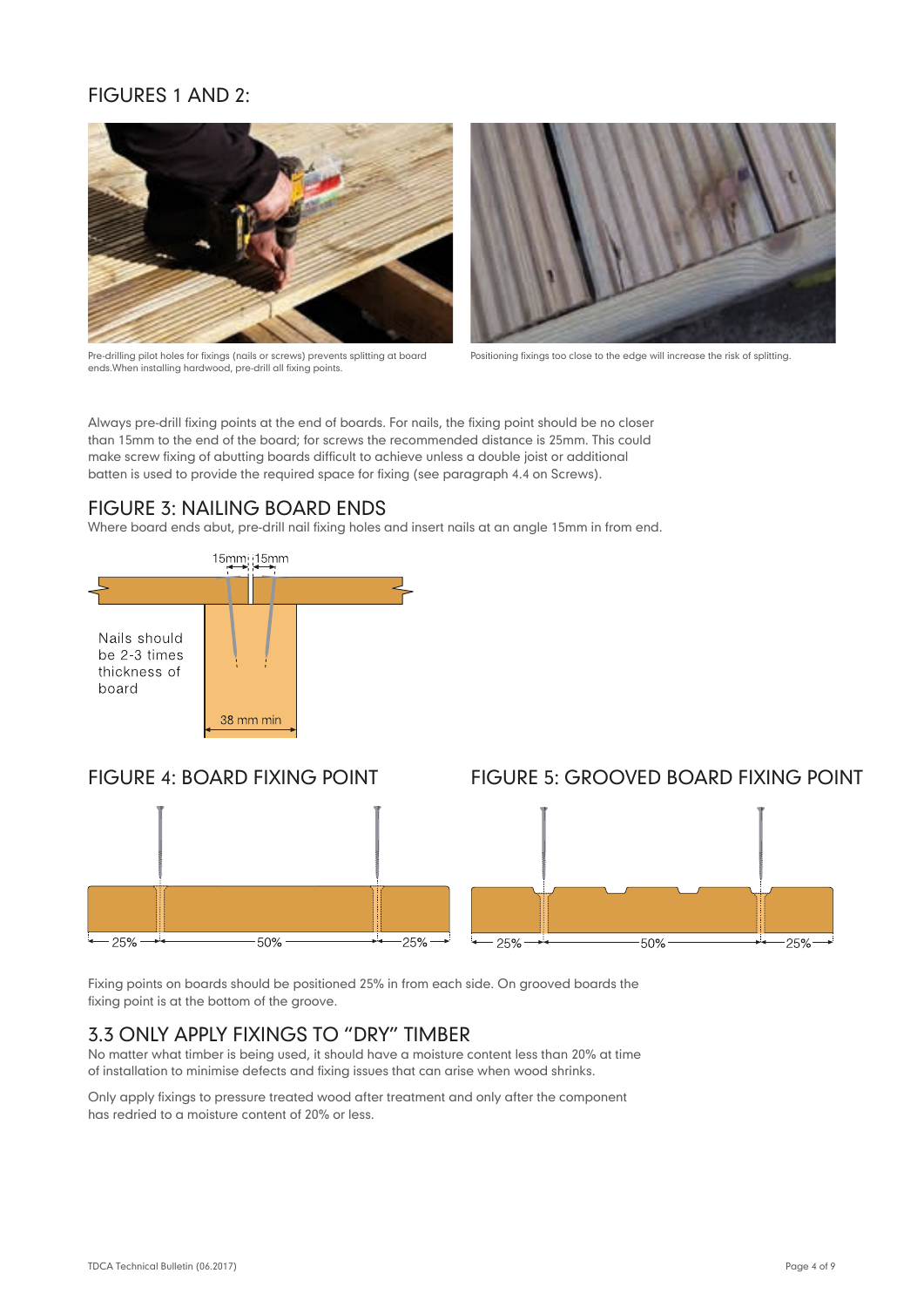# **4. TYPES OF METAL FIXINGS** 4.1 BOLTS AND LANDSCAPE SCREWS

Bolts and landscape screws are heavy-duty fixings. They should be used when installing components where strength and safety is critical; beams to posts; newels to beams or joist and ledger boards/ wall plates to a building.

Bolts should be 25mm longer than the combined width of the components being joined. Drill holes in wood at the same size or slightly larger than the diameter of the fixing. For best results, particularly on visible fixing points, use dome headed carriage bolts which are selfanchoring when tightened.

When fixing ledger boards or wall plates to a building, expanding or chemically secured anchor bolts are recommended. Always ensure that any wall to which a ledger is fitted is structurally sound and capable of withstanding the additional loadings that will be placed on it. A space of at least 10mm should be left between the wall and the ledger board to permit any water running down the wall to drain away freely. This is particularly important if the finished deck is close to or above the damp proof course level (dpc) of a building.



FIGURE 6: DOME HEADED



# FIGURES 8 AND 9: LEDGER BOARD FIXING

A 10mm (minimum) gap should be left between the wall and the ledger board. Bolts should be positioned offset, 25% in from the top and bottom of the board, 600mm max apart.





# FIGURE 10

Use self anchoring dome headed bolts where appearance is important

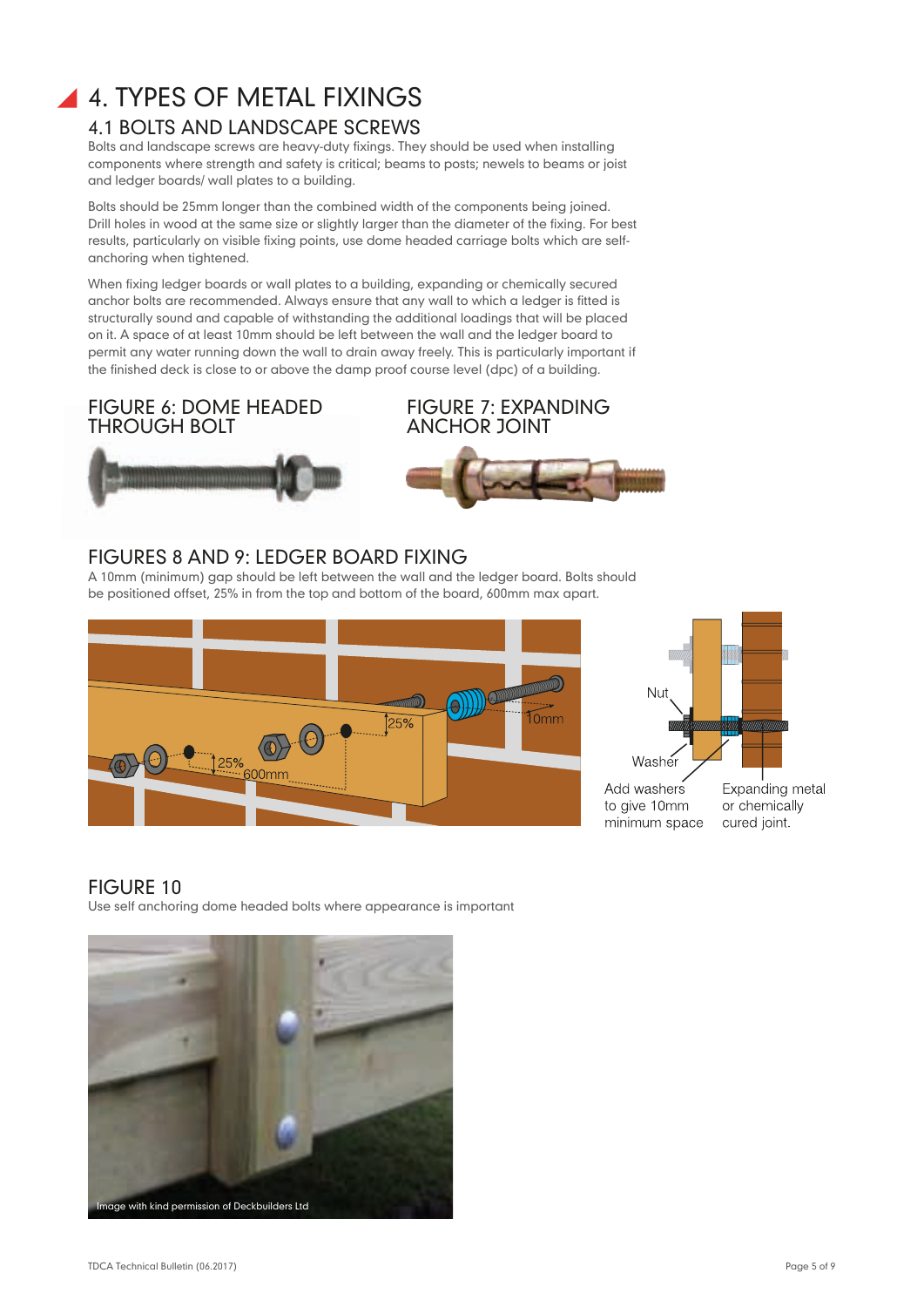Landscape screws come in a variety of styles and are extremely useful if only one side of a component is accessible. Most have either round or hexagonal heads. Preferably, pre-drill a pilot hole two-thirds the length of the fixing slightly smaller than the diameter of the shank of the fixing and use a washer. Some designs of landscape screw have a built in flange, which acts as a washer. Where a component like an edge board is to be installed over the fixing, it is advisable to use countersunk head landscape screws for a smooth finish.



# 4.2 PRE-FORMED CONNECTORS

The use of pre-formed connectors not only makes deck construction easier it also strengthens the joint between one component and another significantly and prevents any splitting of wood or weak points that can occur if only nails or screws are used. Connectors are available for almost any situation where timber components are joined. The most widely used connectors for deck construction are post anchors and joist hangers.

# FIGURES 13 AND 14: JOIST HANGERS

Joist hangers are used to make secure joints between joists and beams or joists and ledger. Hangers are available in a number of different styles. Face fixed designs are preferable to designs with arms that wrap over the top of a joist as the arms may interfere with the smooth and secure fixing of the deckboard surface.



Face fixed joist hanger. Always fasten with nails or screws made from the same material



Joist hangers with wrap over arms are not recommended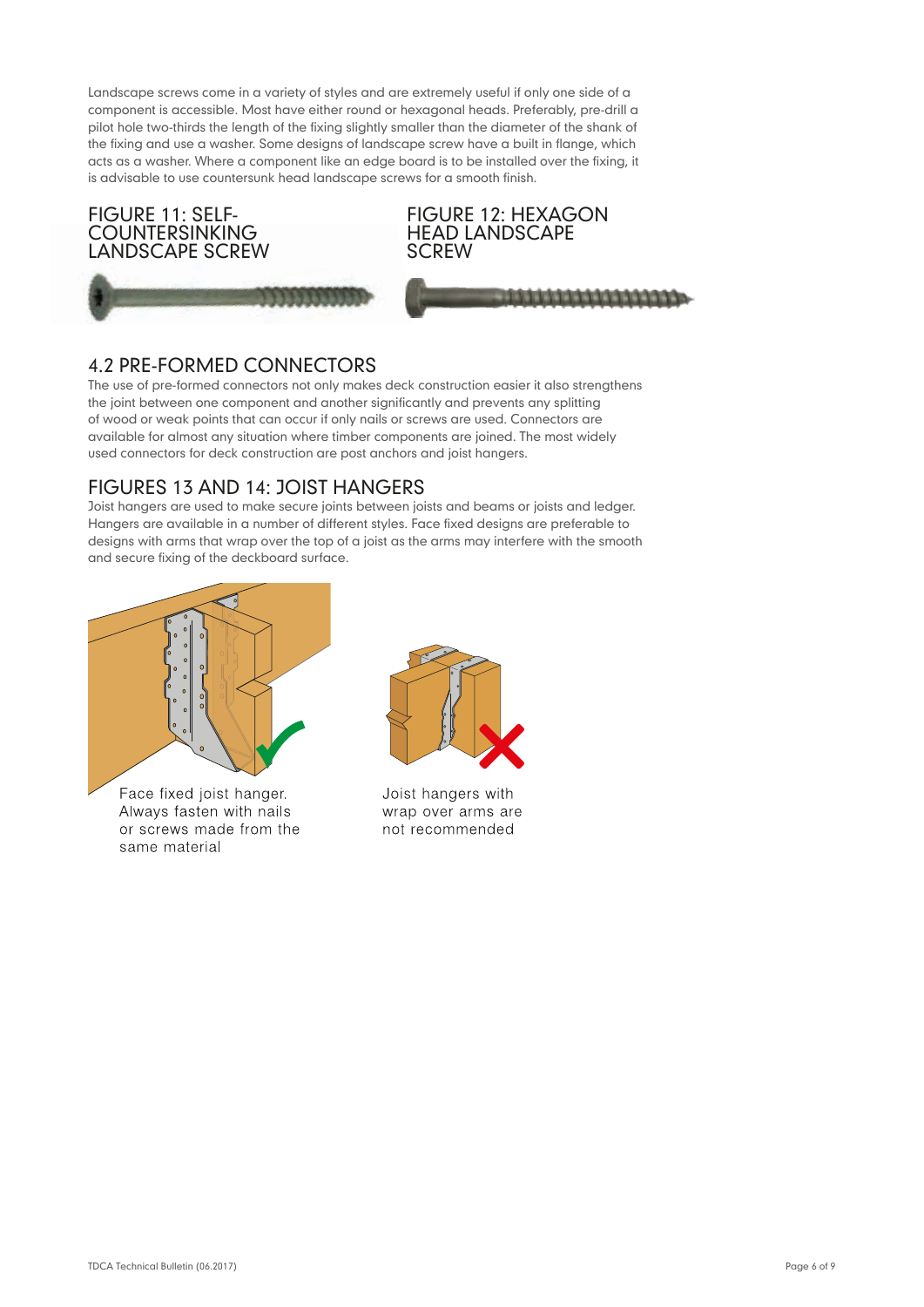# FIGURES 15 AND 16: POST ANCHORS

Post anchors are used to secure the main load bearing posts of a deck to a concrete footing or solid surface. They are also useful for keeping timber out of direct ground contact or wet conditions as an added precaution to extend the performance life of the component.

Post anchors come in a variety of options. Some are designed to be embedded in wet concrete while others are for fixing to dry concrete footings, slabs or solid surfaces. In areas prone to high rainfall or where there is boggy ground or standing water use versions that lift the post clear of the ground.



Post anchors secure support posts to concrete footings or slabs. Figure 15 shows a version embedded in concrete when wet. Other versions are available that can be bolted to dry concrete; or provide the ability to adjust post height or to provide a gap separating the base of the post from the floor (Figure 16) which is vital if pressure treated wood is not being used.

# 4.3 NAILS

Nails can be used for many aspects of deck construction from creating the frame to fixing the deckboards. Annular ring shank nails give the best hold and resist the propensity of nails to ease upwards as wood expands and shrinks with the seasons. However, if there is likely to be any requirement in the future to lift the boards for any reason, then fixings that are more easily removed without damage to the board should be used.

In terms of length, nails should be at least 2-3 times the thickness of the piece of wood being fixed. If the point of the nail is particularly sharp then it should be blunted by a hammer blow prior to fixing to prevent splitting of the wood.

All nail fixing points should not be closer than 15mm to the edge or end of a board. It is recommended that the fixing points at all board ends should be pre-drilled to prevent splitting. Galvanised nails should have a head that has a coating of sufficient thickness to withstand the hammering process and prevent the early onset of corrosion and staining of the wood.

High pressure nail guns should only be used with care because they have the potential to cause splitting and surface marks.

The heads of nails should not be driven below the surface unless the timber is known to have a high moisture content and shrinkage would leave the nail head exposed.

NOTE: Nails should not be used to fix hardwoods. This is because nails can cause splintering of the surface and are not strong enough to resist any movement caused by changes in the moisture content of a component.

# 4.4 SCREWS

Screws provide a number of advantages over nails; they hold very securely; are unlikely to lift if movement takes place in the wood; are easily removed to allow access to the under deck area; are less likely to be damaged during installation and hammer dents on the boarded surface are avoided.

Screws should be at least 2.5 times the thickness of the component being fixed. For example, to install 20mm thick deckboards, 50mm long screws should be used. For 30mm thick deckboards, 75mm screws are recommended.

The TDCA recommends that all screw fixing points are pre-drilled and countersunk slightly below the surface. When countersinking, take care not to damage the surface or go too deeply below the surface to create a hole in which water can be held.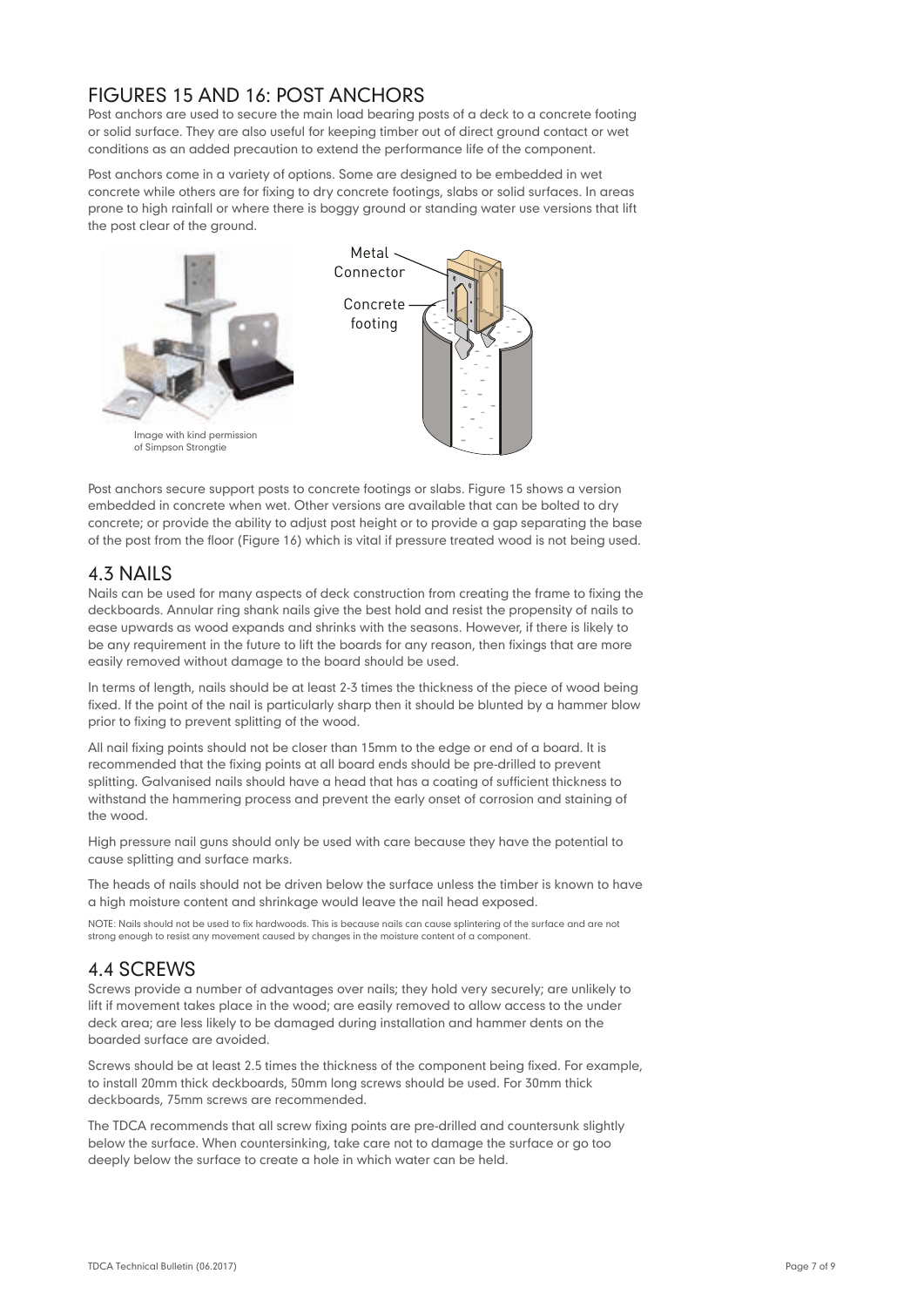# FIGURE 17



Damage caused by misuse of a high pressure nail gun

# FIGURE 18: QUALITIES OF A TIMBER DECK SCREW

Drive recess: Cross style (PZ2) is industry standard. Square and star styles also available for improved driver bit stability and slip resistance.

Part threaded shaft: Eliminates the lifting or pulling apart of components that can occur with fully threaded screw

Single thread: Machined to facilitate fast entry without reaming with high pull out retention.

Collar: Must be adequate enough to hold component and provide deep enough recess for drive efficiency

Ribbed collars: Ream the surface and self countersinks the screw

Material: Must be strong yet flexible and highly resistant to corrosion. Stainless steel or case hardened steel with suitable corrosion resistant outer coating are best.

Machined point: Gives immediate grip. Helps avoid splitting when no pilot hole is used in softwood

Note on pilot holes: Screws that comply with the above specification can be used without the need for pre-drilling on softwood species. Hardwoods should always be pre-drilled.

A number of screws have been developed in recent years specifically for laying deckboards. They include features such as tri-lobular shanks, selfdrilling threads, self-countersinking heads and different protective coatings. Some designs are suitable for driving straight into wood without the need for pilot hole drilling. When using purpose designed decking screws always follow the manufacturer's instructions.

When installing hardwood, pre-drill all fixing points slightly oversize (2mm is recommended) to allow for any movement in the timber and countersink. If the board is larger than normal or is supplied undry then more space for movement should be allowed for by drilling a recess through which a larger hole is made. A washer is then added under the screw head. For this type of fixing only stainless steel should be used. Dome headed screws will also prove more visually pleasing (see Figure 19).

Do not fix screws closer than 25mm to board ends. Where two boards abut one another then a double joist or batten will have to be installed to support the fixing (see Figure 20). In this respect it makes sense to plan the deckboard laying so that butt joints occur on the same line otherwise the use of supplementary joists or battens will become excessive.<br>'

# FIGURES 19 AND 20

when screw fixing abutting boards install a batten or second section of joist to provide adequate support. The length of the batten / joist section should be equivalent to 3 deck boards in width. It is recommended that screws are 25mm in from the end of the board.